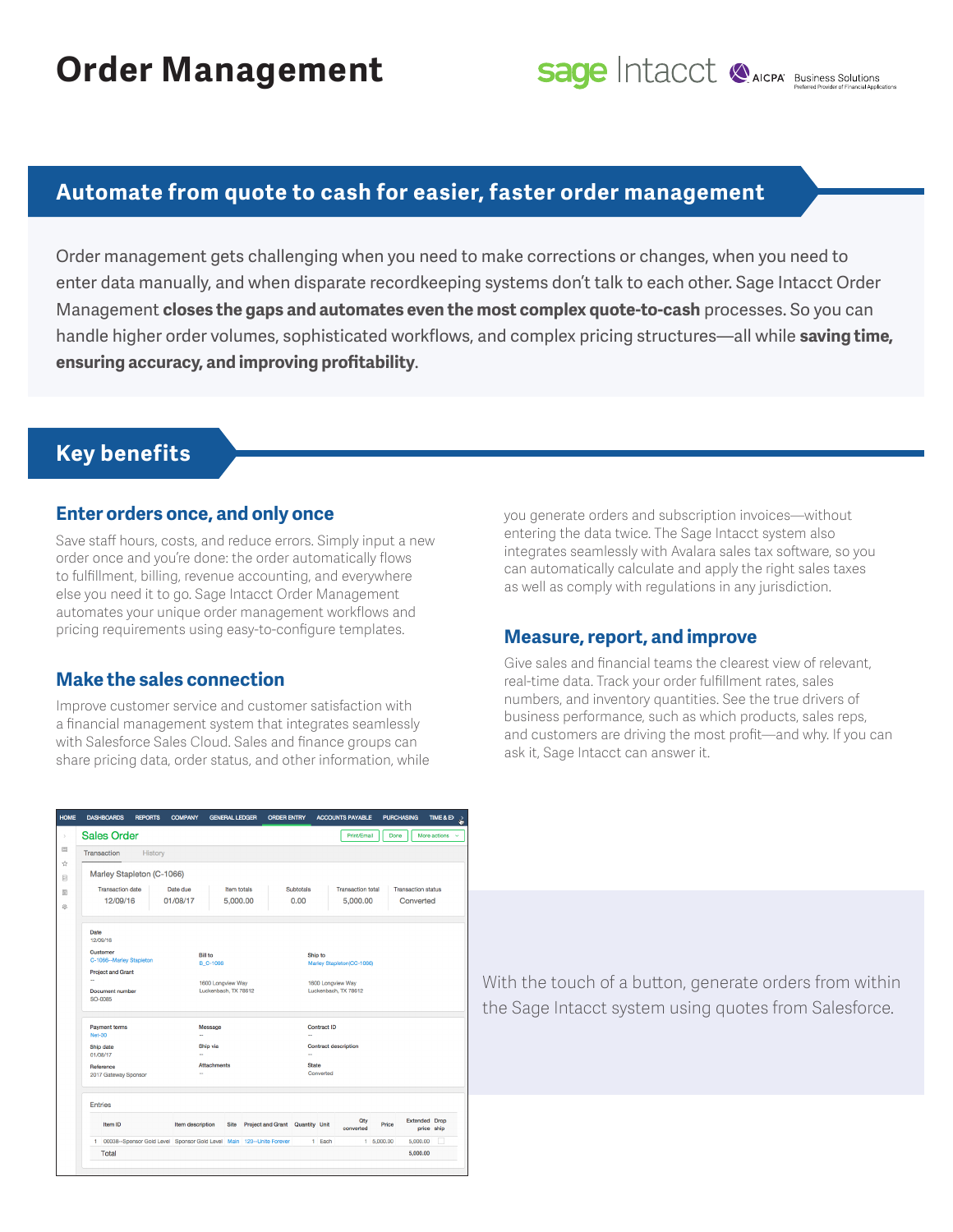## **Key features**

#### **Automate and streamline**

**Automatic order creation from quotes:** Ensure accuracy and save time by eliminating data reentry.

**Order management document generation:**  Easily create quotes, sales orders, back orders, invoices, returns, credit memos, debit memos, and more—and rapidly deliver them via email.

**Calculations:** Easily compute discounts, shipping, handling, and other charges for each document using flexible subtotaling.

**Best practices templates:** Process quotes, orders, invoices, credit memos, returns, and shippers using workflows from supplied templates. Or configure your own to fit your business model—no programming required.

**Streamlined services and billing processes:** Automatically create services invoices from order fulfillment.

**Defined prices and discounts:** Configure different pricing schedules for customer groups or individuals by time periods, products, or entire product lines.

**Flexible pricing options:** Work with virtually any pricing structure—from simple fixed prices to a series of price schedules.

### **Connected order management (optional modules required)**

**Revenue management integration:** Ensure revenues are recognized correctly with order data that flows seamlessly to Sage Intacct Revenue Management.

**Salesforce integration:** Drive revenue recognition, project accounting, and billing processes from orders originating in Salesforce, providing sales teams with instant visibility into order status, billing, and payments.

**Preconfigured Zuora cloud connector:** Enjoy smarter revenue recognition by managing subscription orders and transactions, and automating revenue recognition using bookings data.



Quickly access specific order management tasks or data using visual navigation.